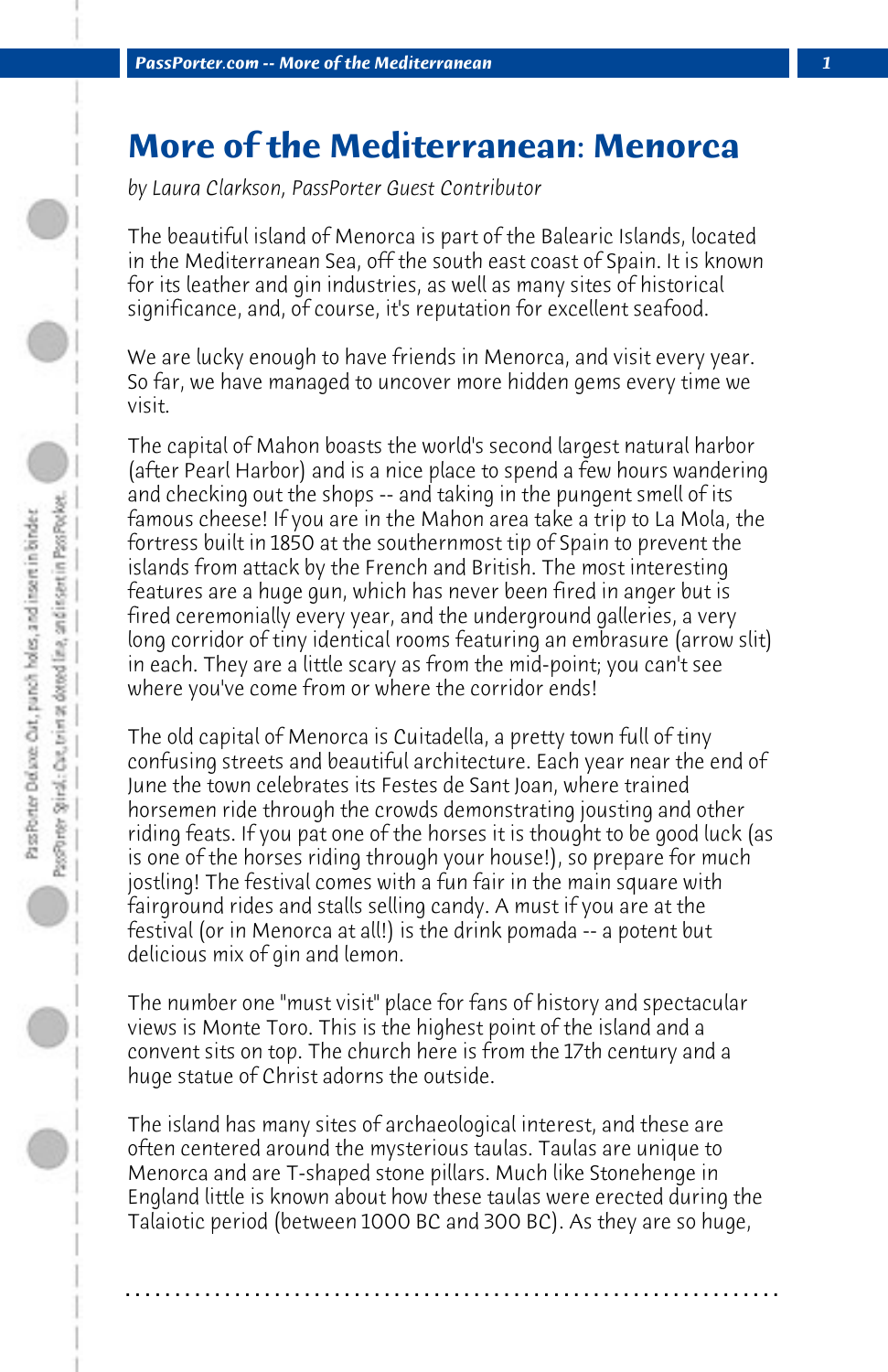legend says they were tables made for giants. It is not known for a fact what these mystical monuments were used for but there are many theories on the subject. The two most popular being firstly that they were used as part of religion for ritual sacrifice, or secondly, that they were worshiped as stylistic images of bulls - the explanation for this being that many objects in the shape of bulls have been found at some of these historical sites. Regardless of the true purpose, it is interesting to stand beneath a taula and theorize for yourself.

Also of interest and again unique to the island are the navetas - burial chambers in the shape of upturned boats. Probably the best example on the island is the bronze age Naveta des Tudons which you can climb inside and appreciate the vastness within. A word of warning though, this is not for the claustrophobic or those with mobility problems, it can be quite tricky to get out again!

There are many caves on the island, some of which are still accessible, and signs of habitation can be observed. The most unusual as a tourist attraction, however, is Cova den Xoroi in Cala'n Porter. Legend has it that the pirate Xoroi kidnapped a local girl and kept her in his cave for ten years during which time she produced four children. They went undiscovered until Xoroi was tracked back to his cave by his footprints during a heavy snow storm. On realizing his hideout had been revealed, he is said to have thrown himself off the cliff. The tunneling caves have been turned into a nightclub which is open for tourists during the day and can be visited for a small fee, which includes a soda or small beer in the bar.

On our most recent trip, we discovered my favorite historical site so far - a 6th century basilica, Torello, which was only discovered in 1956 by a farmer plowing his field. Part of the altar and baptismal font remains, but the truly incredible part is the mosaic floor which has survived almost intact, and pictures of peacocks and lions can be clearly seen. Visiting Torello also has the advantage of being just next door to Mahon airport so you have the added thrill of watching airplanes taking off over your head!

Menorca really does have something for everyone. History aside, the island boasts magnificent beaches and it is worth taking the time to find one of the quieter coves frequented only by locals and therefore usually quiet. There are also two Aquarock water parks and water sports are offered at some of the beaches.

The tourist season runs from May-October, and the temperatures range from 70-80 degrees F throughout this time. The currency used is the Euro. English is widely spoken in Menorca, with most of the

**. . . . . . . . . . . . . . . . . . . . . . . . . . . . . . . . . . . . . . . . . . . . . . . . . . . . . . . . . . . . . . . . . .**